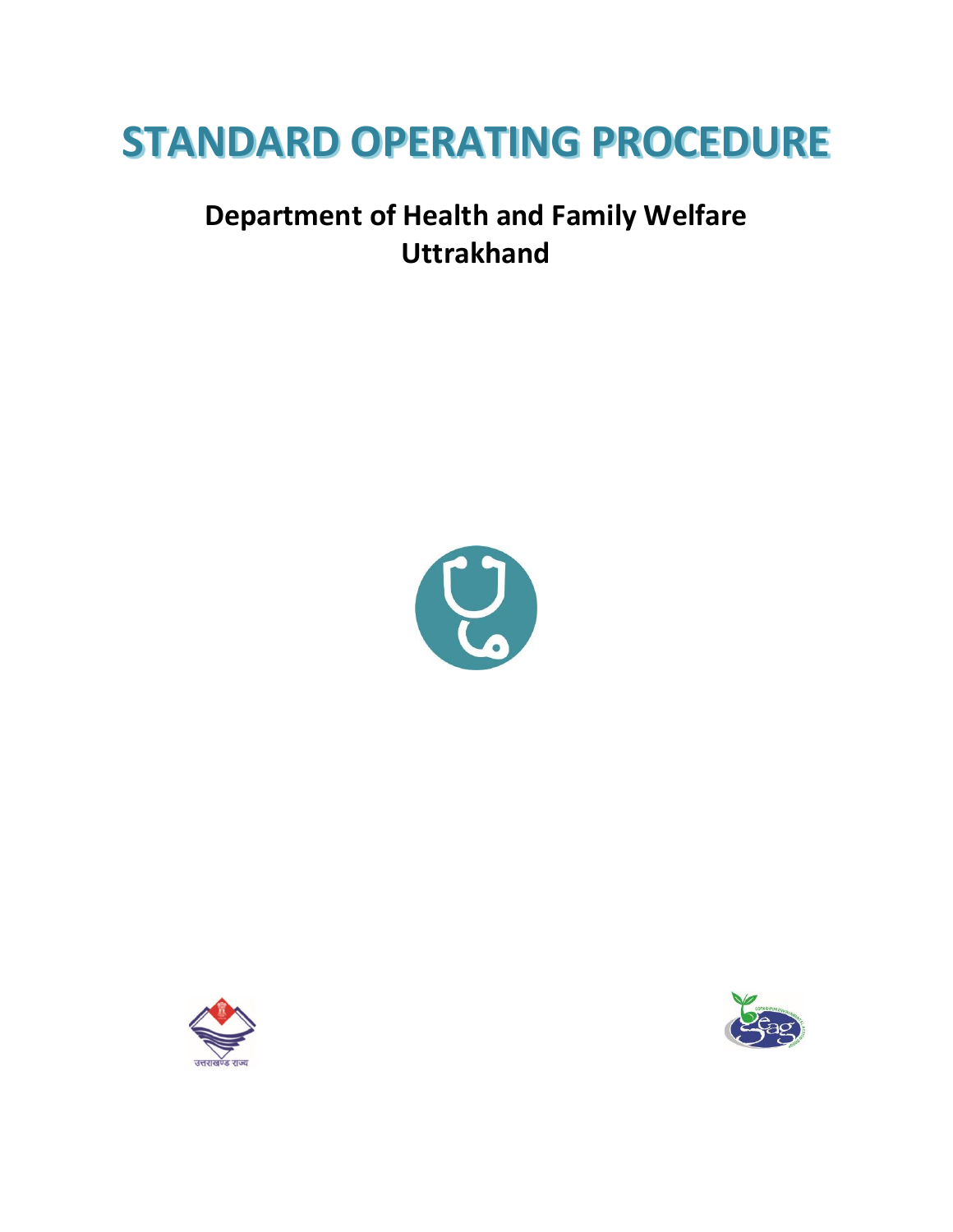# **CONTENTS**

| 1. | Context                                     |                                                          | 2              |
|----|---------------------------------------------|----------------------------------------------------------|----------------|
| 2  | Objectives                                  |                                                          | 2              |
| 3  | <b>Pre-Disaster Actions</b>                 |                                                          | 3              |
|    | 3.1                                         | Determination of Institutional Role and Responsibilities | 3              |
|    | $3.2^{\circ}$                               | <b>Risk Assessment</b>                                   | 4              |
|    | 3.3                                         | <b>Resource Mapping</b>                                  | 4              |
|    | 3.4                                         | Identification and documentation of sensitive groups     | 5              |
|    | 3.5                                         | Capacity building and organizing Mock drills             | 6              |
| 4  |                                             | Guidelines for Information flow and Actions              | $\overline{7}$ |
| 5. | Direction and Coordination                  |                                                          | 7              |
|    | 5.1                                         | Response in case of No Early Warning                     | 7              |
|    | 5.2                                         | Response in Case of Early Warning                        | 8              |
| 6  | Activities to be Undertaken During Disaster |                                                          | 9              |
|    | 6.1                                         | <b>First Stage</b>                                       | 9              |
|    | 6.2                                         | Second Stage                                             | 9              |
| 7  | Activities to be Undertaken After Disaster  |                                                          | 11             |
|    | 7.1                                         | Administrative Work                                      | 11             |
|    | 7.2                                         | Sharing and Discussion on Implemented Procedure          | 12             |
|    | 8. Suggestion                               |                                                          | 13             |
|    | 9. Checklist                                |                                                          | 14             |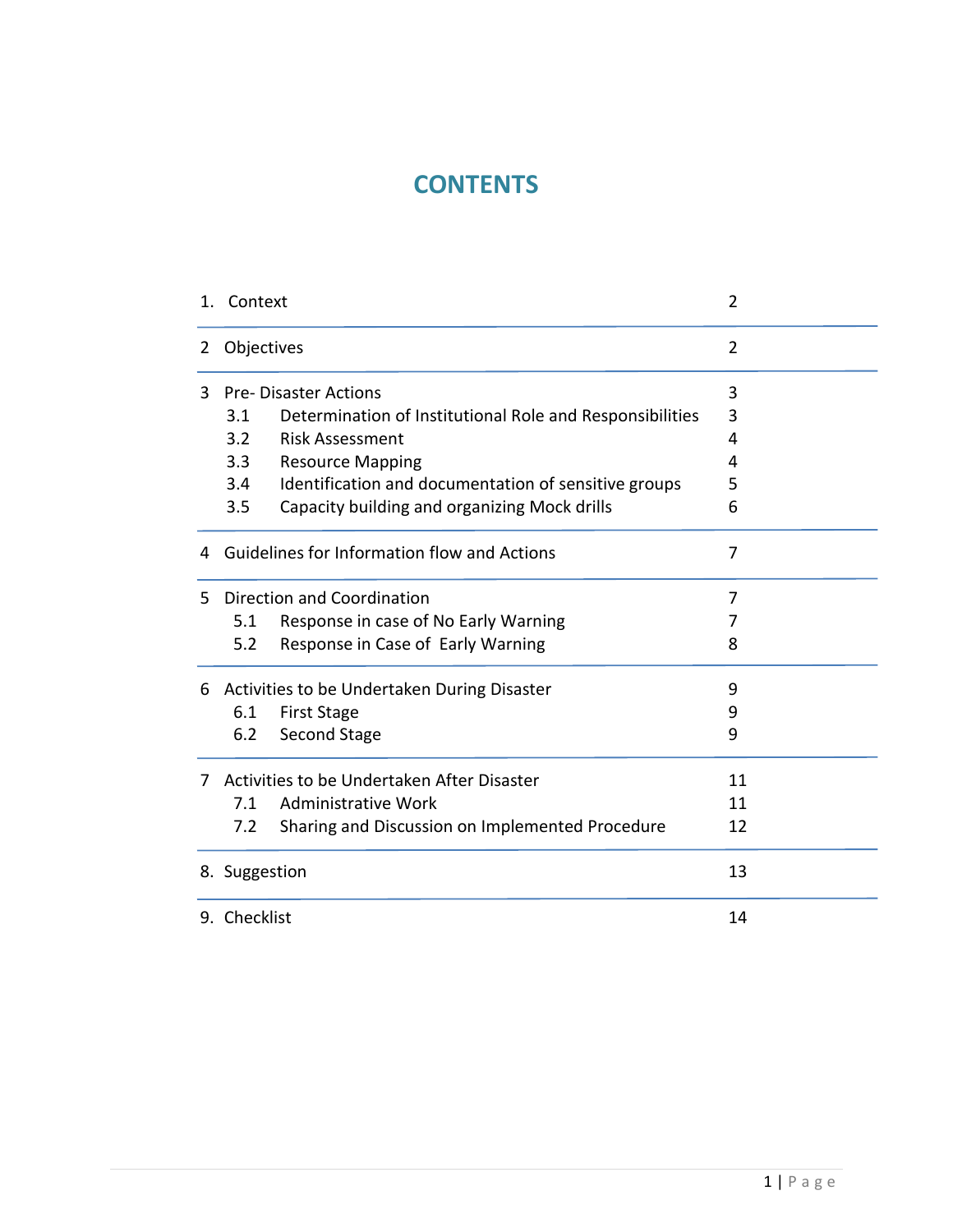### **1. Context**

Uttrakhand is vulnerable to natural and man-made disasters. Health facilities and services are often affected in the event of disasters. In such a situation, protective measures such as activities related to pre, during and post disaster are must be updated after review. This can reduce the effects/losses caused by the disaster and can help taking quick action during the incident. The department conducts periodic meetings and workshops with senior officers and medical units at state and district level and issues guidelines accordingly in order to deal with various disasters. The **Standard Operating Procedures (SOP)** of the Health department is made of arranging these guidelines, so that the health facilities can be delivered to people in different phase of disaster in a more accessible way.

# **2. Objective**

The following are the objectives of Standard Operating Procedures:

- To develop the clarity and responsibilities among all the units from state to village level considering the departmental Disaster Management Plan.
- To provide systematic and quick treatment / medical facilities to the affected during the disasters
- To prevent the manifestation of epidemics after disasters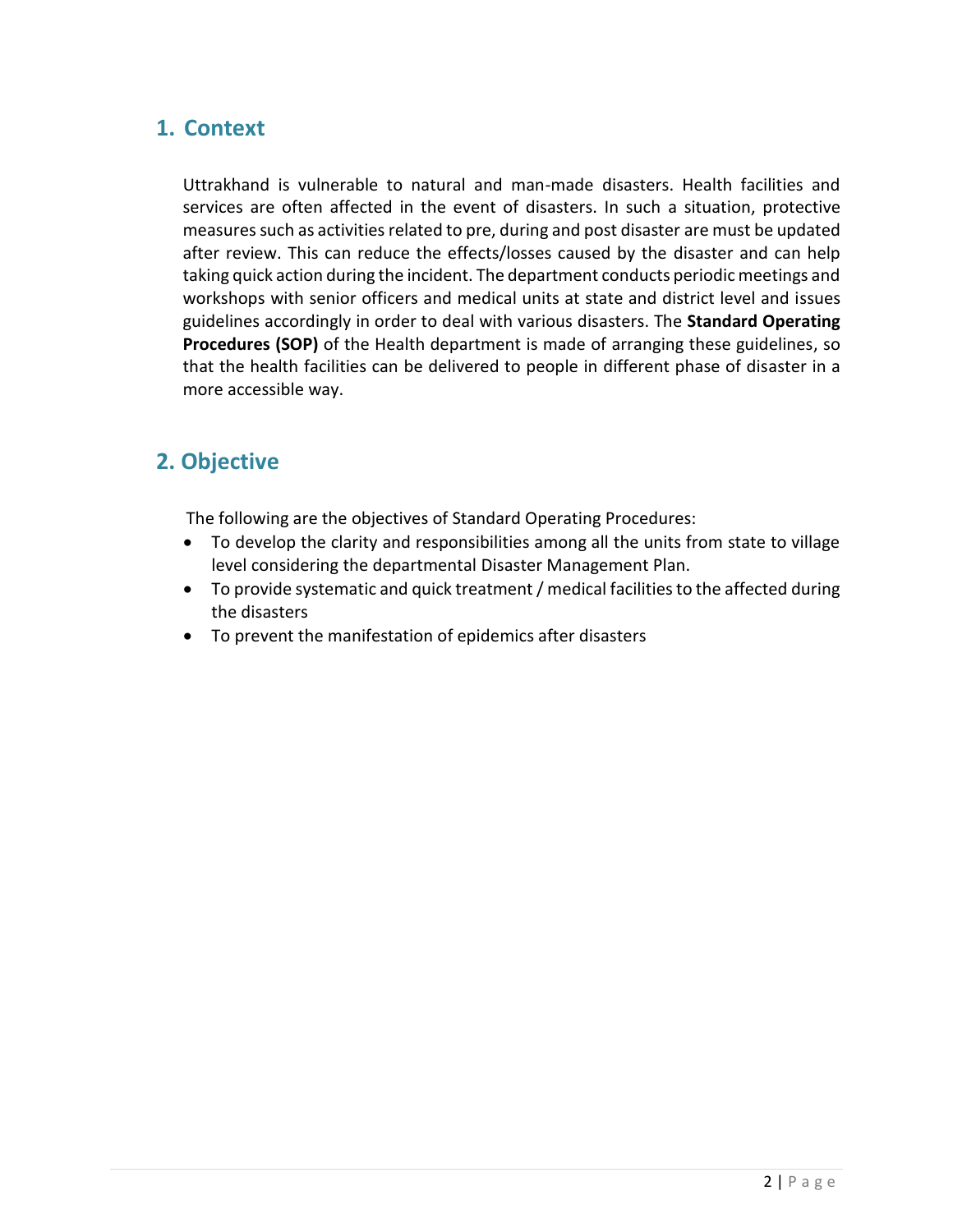# **3. Pre-disaster Actions**

The following activities are undertaken by the department under the preparatory action:

#### **3.1 Determination of institutional role and responsibilities**

- Under the Incident Response System, the Disaster Management Group will be constituted from state to the block level for quick and effective response. At state level, the Director-General (Health Services) Medical Unit Leader and Additional Director (Health) will be the Nodal Officer whereas commissioners of Kumayu and Garhwal division will be the nodal officer of division. Chief Medical Officer and Deputy Chief Medical Officer will be the Nodal Officer of Disaster Management Group at district and block level respectively. These disaster management groups from state to block level will be revived at state level under the chairmanship of the DG (Health Service) and at district level in the chairmanship of Chief Medical Officer at every year.
- Departmental Nodal officer at the district level (District Chief Medical Officer / Additional Chief Medical Officer) and Medical Officer In-charge at the block level will compile the list of all the doctors, women doctors, Para-medical staff and other staff, including their phone numbers by the month of May. The final list will be sent to the Deputy Director (Health) at the state level through Chief Medical Officer in order to establish immediate contacts in case of any event of disaster. Also, the Nodal officer at the state level will establish coordination among Deputy Director (Health), Indian Medical Association, and Military Hospital located in the state.
- For effective and rapid action during the disaster, District Chief Medical Officer will mark the members at the district and block level for the formation of Rapid Response Team by the month of March. In this group, there will be an osteopathic specialist, a physician, a pharmacist and a Ward boy and other Doctors will be involved as needed. Vehicle and Drivers will also be marked for Rapid Response Team. It will be directed to the Rapid Response Team that they always get ready with their entire resources (primary treatment kits), essential medicines, stretcher, trolley beds, prioritizing the injured; red (first priority), green (second priority), yellow (third priority) and black (Dead bodies) with color tags.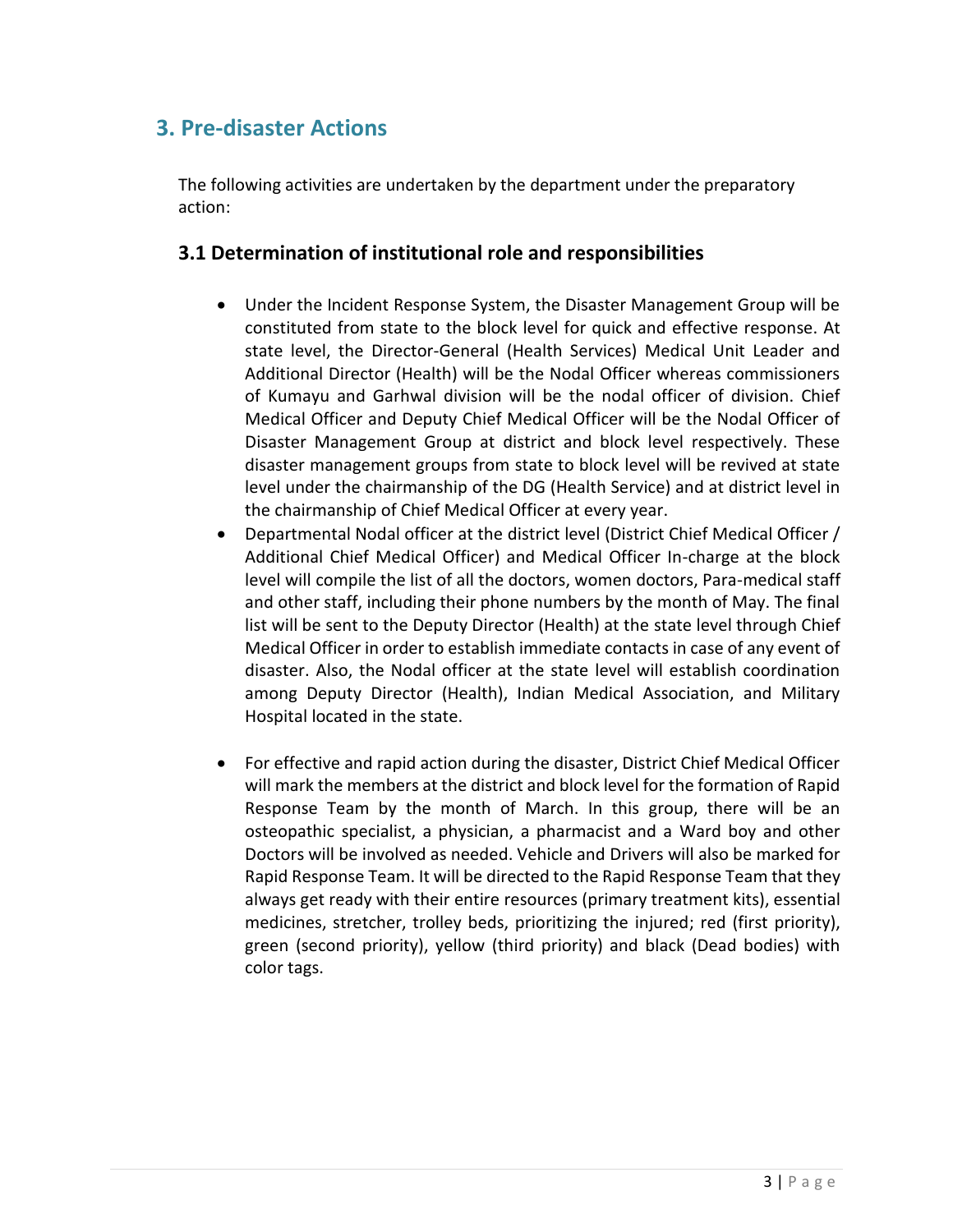#### **3.2 Risk Assessment**

- The most sensitive development blocks/areas of most sensitive districts will be identified by the month of March. For this purpose, Nodal officer of State Disaster at the State level (Deputy Director Health) and at the district level, Chief Medical Officer will be responsible. Additionally, Director of Garhwal and Kumayu divisions will be divisional nodal officer.
- During disaster, District Disaster Nodal Officer will identify the alternate way to the affected areas and provide its entire map available to the Health Department by March-April.

#### **3.3 Resource Mapping**

- The Director-General (Health Services) will issue a letter instructing all Chief Madical Officers, under Disaster Management act, 2005 every year in the month of April in the light of the points V & VI related to rights and duties State / District Disaster Management Authority so that to make a disaster action plan and submit it to the state- office by the month of June.
- Based on the directives, Chief Medical Officers of all the districts will prepare a list of all Government Hospitals, Private Hospitals and Nursing Homes with their current number of beds and ambulances (departmental, 108 Nos or private), number of mobile health vehicles and their drivers with contact numbers. The list will be available at the DDMA at the district level and at the State Office of the Department.
- Under the direction of Director General (Health department), Nodal Officer will direct Additional Director (Health) and each hospital (Government or Private) to assess the requirement of additional beds and keep those safe by keeping in mind the worst case scenario District Chief Medical Officer of every district will prepare a list of blood bank, blood storage center, trauma center, available human and physical resources and facilities present at the district latest by the month of May. The prepared list will be made available to District and State Disaster Cell.
- For smooth operation of ambulances (108), District Chief Medical Officer will mark the petrol pumps near the reporting point by the month of April to ensure the availability of diesel during the disaster.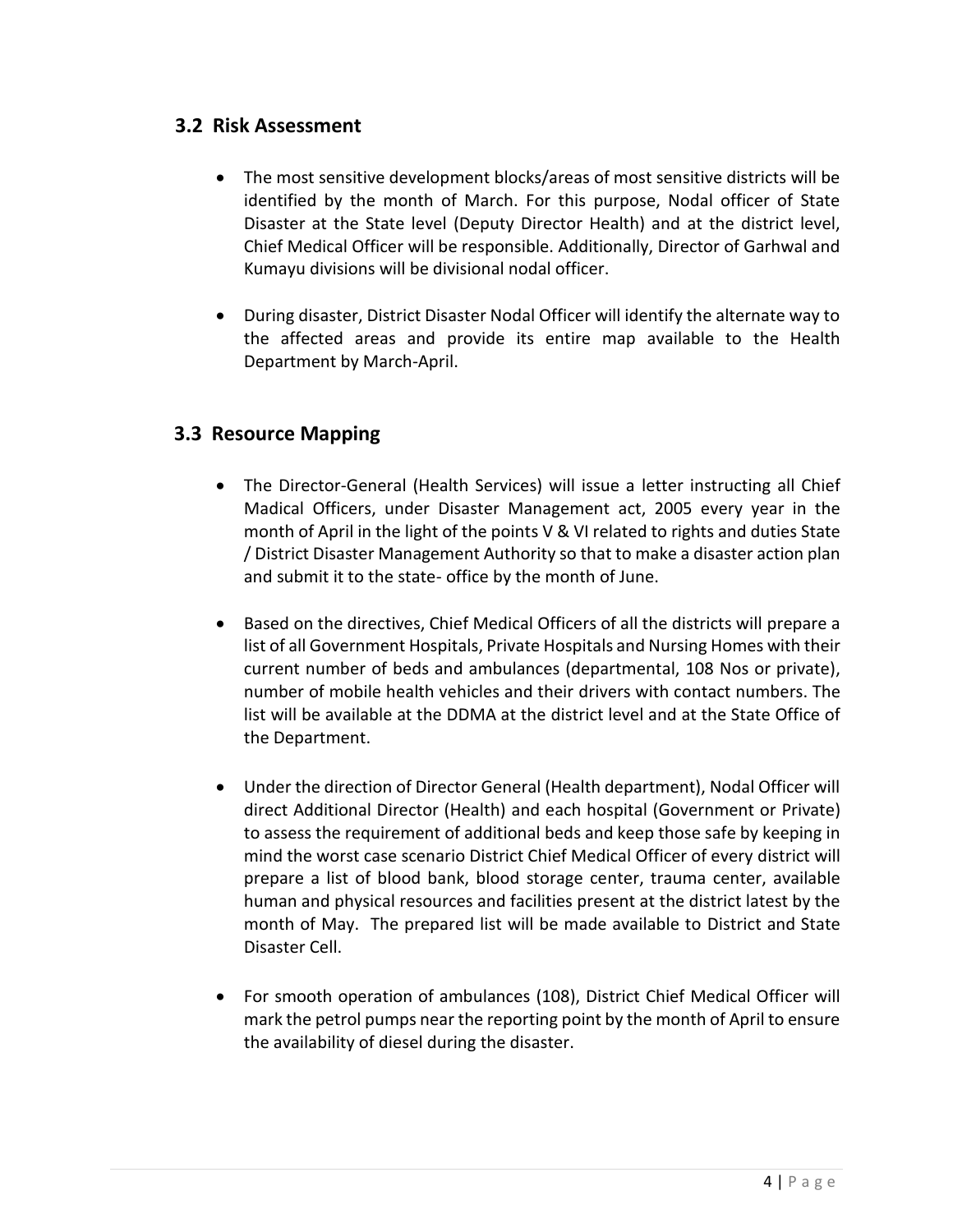- The inspection of all available ambulances will be ensured by the month of May. If an ambulance is found in poor condition, then it will be repaired immediately. Proposal to buy new ambulances will be prepared and forwarded by District Chief Medical Officer to state level at the same time.
- Chief Medical Officer will direct all Chief Medical Superintendent at district level and Medical Officer In-charge block level to get ambulances ready with all necessary inventories and latest equipments before 15 June (monsoon session).
- The Director General (Health) will issue directives to all Chief Medical to ensure the Purchase and storage of Life-saving medicines/chlorine tablets for vaccination for the next three months at the District hospital, Primary Health Center/Community Additional Health Center before June, keeping in view the possibility of disasters like heavy rains, cloudbursts, landslides and flash floods during the monsoon season. Based on the recommendation of the District Purchase and under the guidance of chief medical officer Committee, Chief Pharmacy Officer and Medical Officer (First) at the Block level will undertake such actions. Cold chains will be arranged to keep medicines safe at hospitals and health centers at all levels. In case of non-availability of electricity, the arrangement of generator and diesel will be made to the Primary Health Center/Community Health Center / Additional Health Center before rains.
- Additional Chief Medical Officers will prepare a list of voluntary blood donors and submit them in District and State Disaster Cell under the direction of Chief Medical Officer.

#### **3.4 Identification and documentation of sensitive groups**

- Chief Medical Officer of all the districts will direct all Medical Officers In-Charge at the block level to mark pregnant women of the village in the sensitive areas before the month of June with the help of ANMs, ASHAs, and Anganwadi workers in order to provide them proper care. The responsibility to complete this work will be on District Data Manager at district level and Block Data Manager at the block level, in coordination with CDPO. The prepared list will be submitted to the District Disaster Management Office through the Chief Medical Officer.
- Identification of children and adolescents to be vaccinated by ASHAs and Anganwadi workers will be undertaken by the month of April so that proper vaccination can be ensured even in any disaster situation.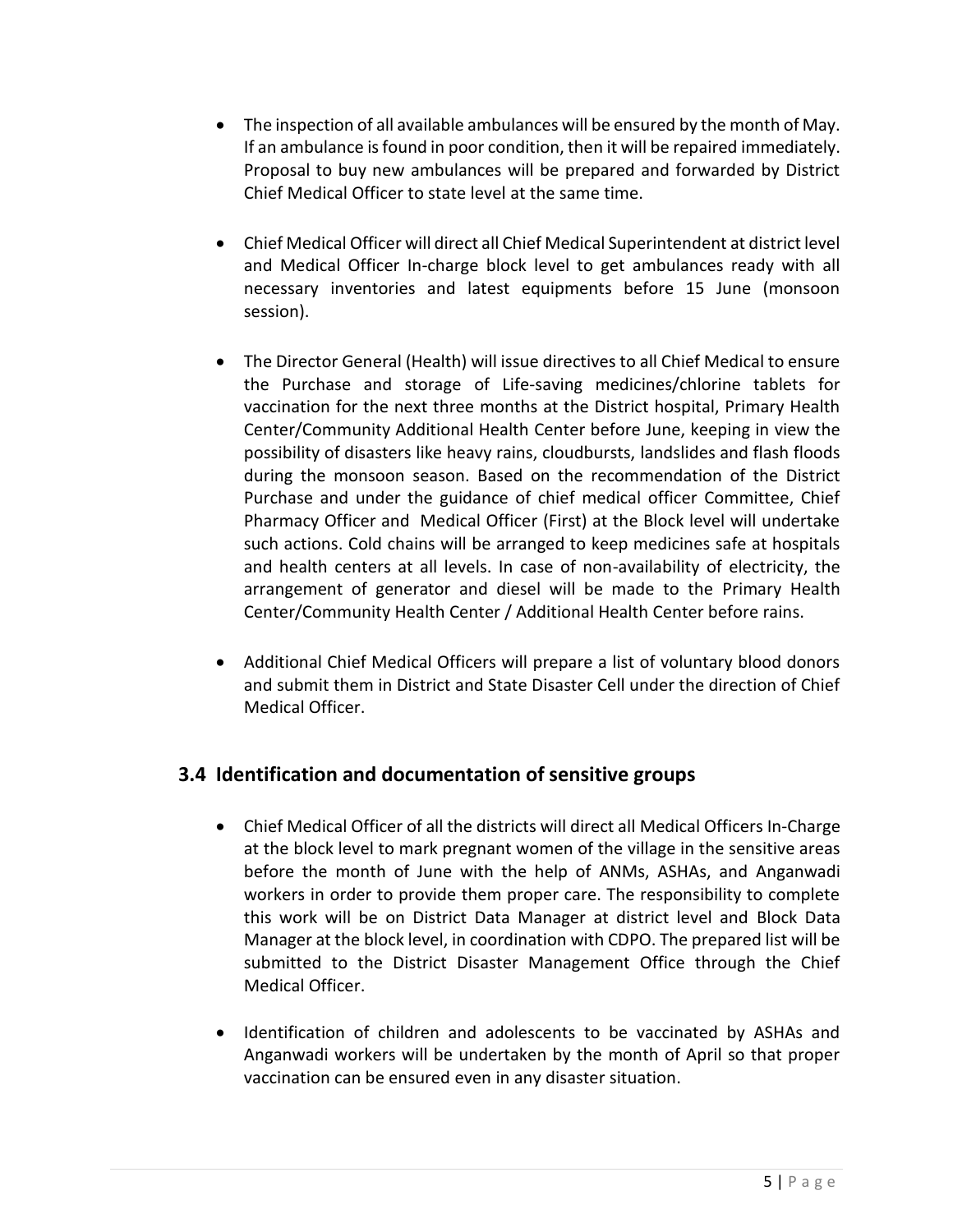#### **3.5 Capacity building and organizing Mock drills**

- Frontline Service Providers (ASHA, ANM, Anganwadi workers) will be given new information on disaster and trained on disaster rescue and relief by the District Disaster Nodal Officer time to time. In coordination with the Chief Medical Officer, Red Cross Society Field Medical Responders (FMR) will train the youth, women, retired soldiers and volunteers about health care and primary treatment. A refresher course will be conducted for them time to time.
- Department will nominate its officers at state and district level to ensure their active participation in the Mockdril at organized by Disaster Management Office.
- In the light of the instructions received from the State Disaster Management Department, the community will be made aware in the context of health and sanitation, clean water, clean food and intensive awareness a campaign will be started within the department through newspapers, banners, electronic media between March and April. Community meetings with the ANM and ASHA will be organized.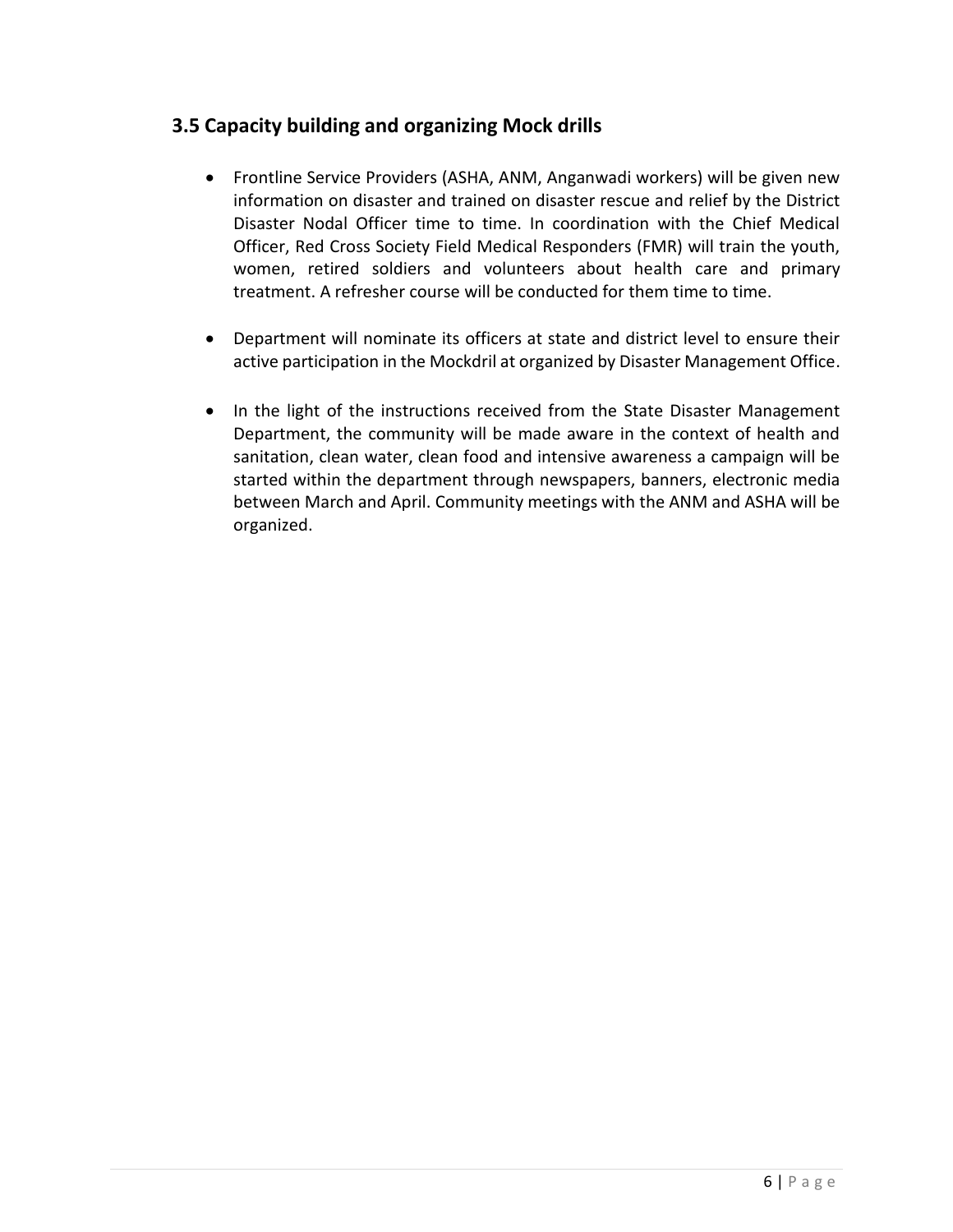# **4. Guideline for information flow and actions**

The information flow on the disaster will be undertaken from both the sides within the department. During any disaster, – two situation of information may arise:

- Information will be received from the emergency operation center to the State Office established at the state level. Under the direction of the Director General (Health Services), Departmental Nodal Officer / Additional Director will inform the Chief Medical Officer of the districts. Through the District Chief Medical Officer, information will be given to the Primary Health Center established at the Block level and from there, the ASHA, ANM, Anganwadi at will be instructed to reach the affected site while giving information of the disaster.
- In situation two, the service provider or any member of the village at the village level will inform about the incidence immediately to the Medical Officer of Primary Health Center located at the Block level. The Medical Officer will immediately notify the District Chief Medical Officer which further reaches to the DG (Health Service) at the State level. Accordingly, DG (Health Services) will order to take necessary actions in view of the severity of the situation.

### **5. Direction and Co-ordination**

Although, in order to get the work done, the Secretary (Health and Family Welfare) and Director General (Health Services) will issue guidelines in the light of the guidelines issued by the State Disaster Management Authority for executing disaster operation procedures from village to state level. In light of these guidelines, Disaster Management Team or Rapid Response Team formed within the department will be activated. However, determining the conditions of activation will depend on the following circumstances:

#### **5.1 Response in case of no early warning**

This is the situation when the department has not received any earlier information about the occurrence of the disaster or disaster arises immediately after the information. If the department has not received a previous warning in the context of disaster, and disaster occurs immediately after the notifications, then in such a situation, every unit of the department from the state to the village level and various units such as the Disaster Management Team and Rapid Response Team will start responding immediately based on its preparedness and assigned responsibilities. For further action, Director-General will direct the health services through the Chief Medical Officer at the district level.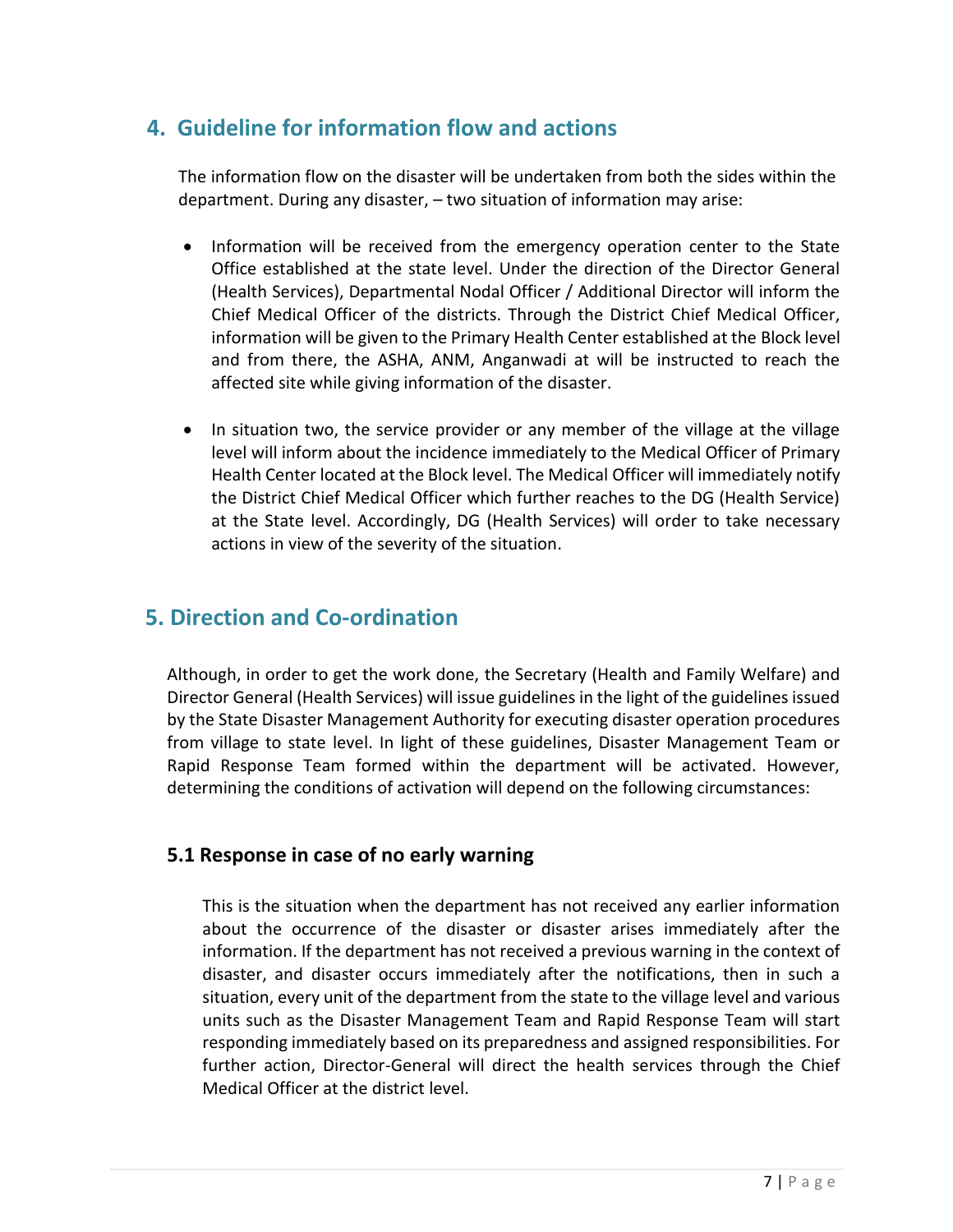#### **5.2 Response in case of a early-warning**

In view of possibility of any natural disaster and receiving of early information of the same by State Emergency Operation Centre within 72 to 48 hours from Metrological Department, information will reach to DG-Health Services by State Emergency Operation Centre. In this situation a directive will be issued to Rapid Response Team of all level, to get equipped and ready with all required health facilities and ambulances in order to reach to the affected area immediately after disaster. In case of road blockage, Chief Medical Officer of the affected district will inform District Magistrate Rapid Response Team will be immediately sent to the affected site through helicopter by district administration. Being the leader of medical unit, an important part of Incident Response Team, Director General (Health Services) will be fully active during disaster to handle any situation.

#### **Determining the level of response on the basis of disaster intensity:**

Based on the intensity of disaster, L1, L2 and L3 level of functioning will be determined. In order to counter the disaster, planning should be undertaken based on the above three levels. Based on these different levels, the planning will be as follows:

#### *L-1 Operation*

This is the minimum level of response. Only a few people are required at this level. The main tasks are like to create plans, broadcast information. For example, broadcast warnings or planning related to some low-level events etc. are included in this level.

#### *L-2 Operation*

During this level of operation, more workers for rescue are required. District Nodal Officer will conduct and coordinate all the operations of L2 level disaster.

#### *L-3 Operation*

At the L-3 level of disasters, involvement of all the people of the department is required. This level is generally applied in the condition when the time of disaster is predetermined and the intensity of the disaster is high. In the L3 level of operation, Department will respond on the instructions of the Director General (Health Services) in coordination with the State Emergency Operation Center.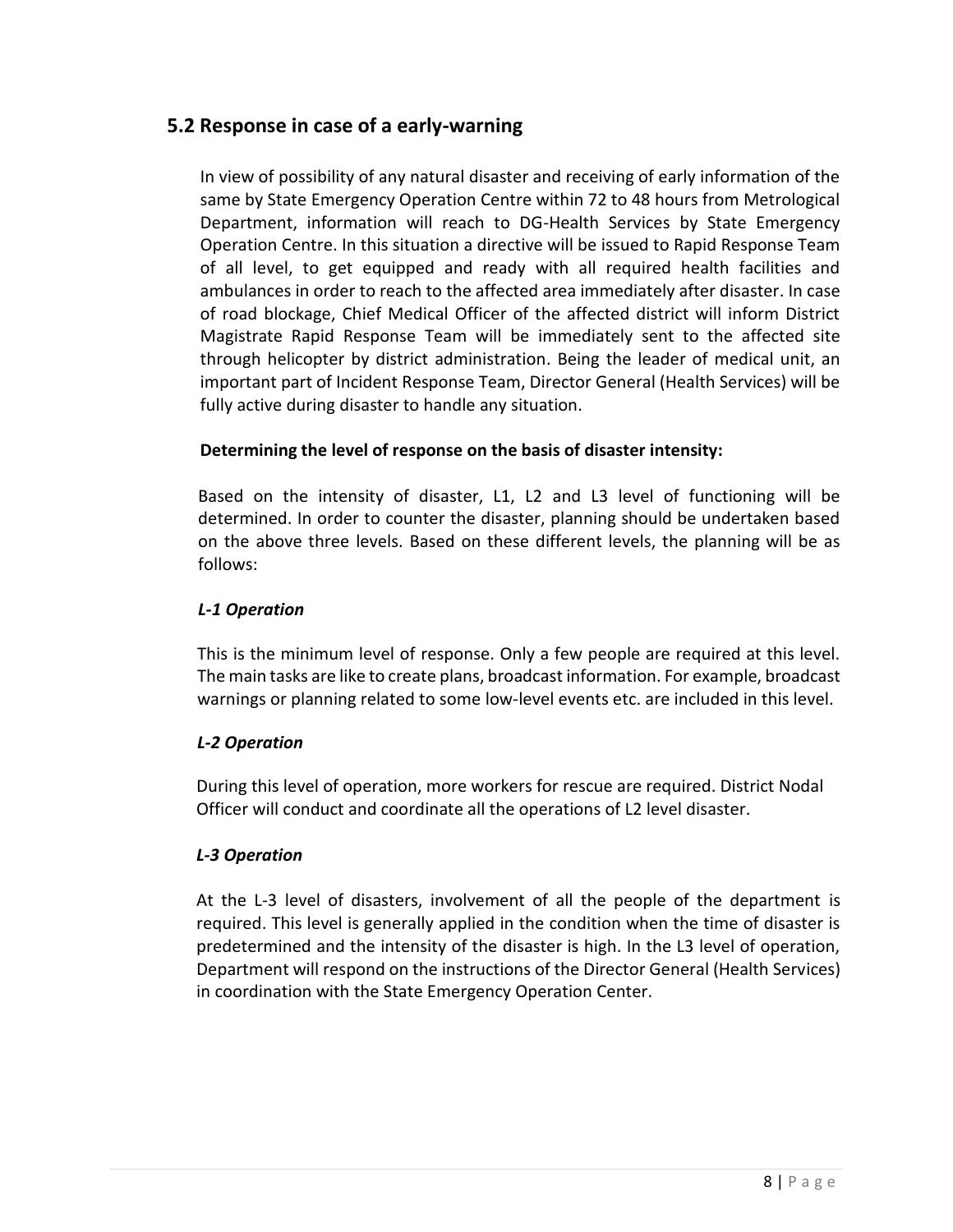### **6. Activities to be undertaken during disaster**

#### **6.1 First Stage**

- On notification of the occurrence of the disaster, the members of the team formed at each level will get active under the IRS and will approach the staging area by contacting the emergency operation center at the state and district level.
- Departmental Disaster Nodal Officer will ask all the available personnel of the affected district to appear before him. If the nature of the disaster is large and more people are required, then the nodal officer will issue this directive that "All holidays are canceled with immediate effect. All the workers on the leave to be back on duty immediately. "
- In response to the disaster, the District Chief Medical Officer will inform the nearest Health Center/Community Health Center of disaster affected areas about the disaster and the available Rapid Response Team will be directed to reach the spot immediately with all its resources.
- In relation to the functioning of the L3 level, if there is a possibility of human lives loss, then the concerned District Chief Medical Officer will direct all government and private hospitals of his jurisdiction to reserve suficient number of beds immediately to admit the injured persons.
- Deputy Chief Medical Officer of the government hospitals will ensure that patients with minor sickness are discharged from the hospitals immediately after treatment so that beds can be made available to the injured persons.
- On the instructions of District Chief Medical Officer, the managers of private hospitals will ensure the immediate treatment to the injured by admitting them in their hospitals / medical institutions.

#### **6.2 Second stage**

- Marked medical teams (Doctor, Pharmacist, ANM, and ward person) will arrive immediately on flood checks/flood posts established by the District Disaster Management Authority and will start providing medical facilities.
- The following work will be adopted for determining the priority according to the condition of the injured persons at disaster location: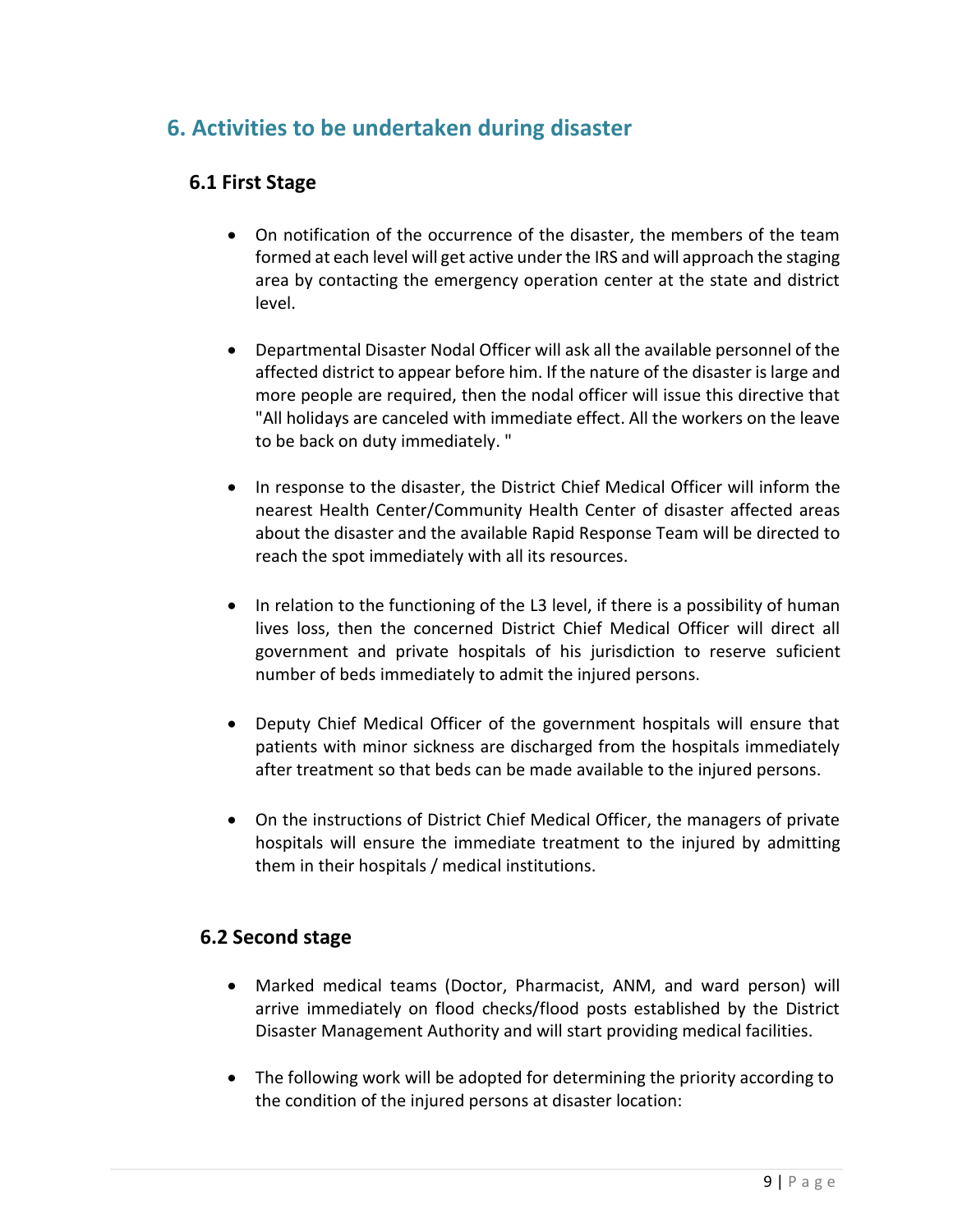- $\triangleright$  **Red Tag** Under this, seriously injured people whose treatment cannot be done at the site of the incident, will be listed.
- $\triangleright$  **Green Tag** Under this, those injured will be included, who need urgent treatment but are out of danger.
- **Yellow Tags** Under this, people will be included who have minor injuries and those who can be discharged after primary treatment.
- $\triangleright$  **Black tag** During disaster this tag will be for dead bodies.
- Arrangements will be made for sending serious injured to large hospitals through high speed vehicles (based on availability) to provide adequate treatment. Medico-legal record of all the injured will be prepared and detailed list of injured and discharged patients will be given to District Disaster Management Authority and Police.
- District Chief Medical Officer will instruct MOIC at the Block level to establish health camps at safe places near the affected areas and ensure using surgical packs only after sterilizing in these health camps. If surgery has to be made only in health camps for some reasons, then all the equipment'srelated to the operation and emergency medical arrangements and human resources including Anesthetist should be arranged.
- In coordination with the district administration, District Chief Medical Officer will direct all the public and private hospitals around the disaster-affected areas to open their OPD for round the clock (24 hours).
- On the shortage of beds in L3 level disaster, proper arrangement will be undertaken for the injured persons from the hospital administration on the instructions of the District Chief Medical Officer.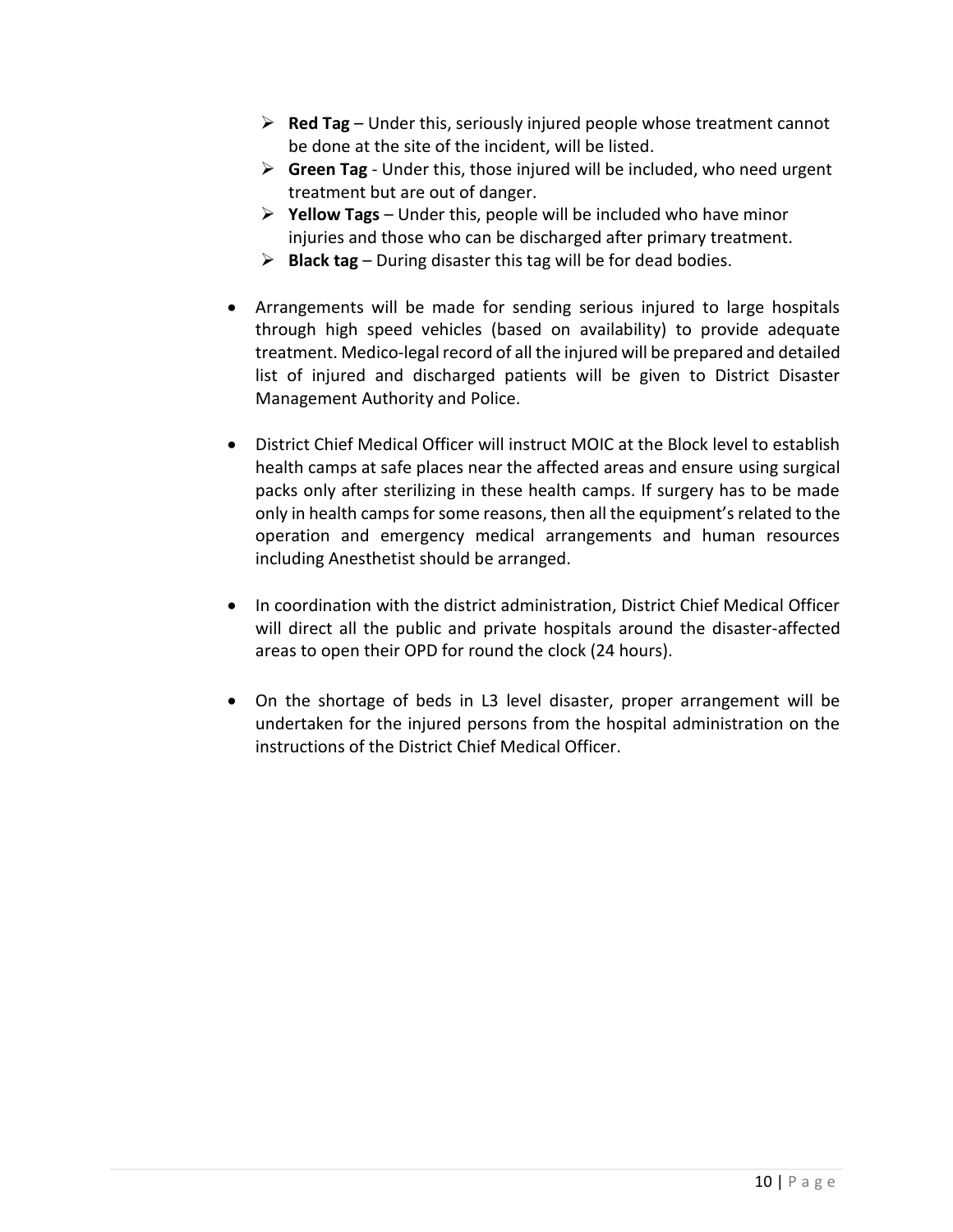# **7. Activities to be undertaken after disaster**

Various accounts and administrative related functions to be undertaken after the disaster are listed below :

#### **7.1 Administrative work**

- A team of Community and Primary Health Centers of affected district, with an emergency vehicle available for 24-hours will coordinate with the Jal Sanathan will visit affected areas to use chlorine tablets to clean the drinking water to broadcast bleaching powder to reduce the risk of infection and to distribute medicines for treatment and provide health-related information. All above works will be undertaken by the Health Supervisor on the instructions of District Surveillance Officer.
- There is possibility of infections due to a large number of human and animal Carcass. In such a situation, District Chief Medical Officer will coordinate with the District Administration and Animal Husbandry Department and make efforts to dispose these dead bodies as early as possible.
- On the order of the District Collector of the disaster-affected districts, a temporary post-mortem centre will be crated near to the disaster site and bodies will be dissected by the medical team and later the DNA samples of the bodies will be kept safely for identification purpose.
- District Chief Medical Officer will issue the directive in collaboration with the district administration to every government and private hospital administration to apply emergency operation and ensure the availability of proper personnel and resources in the hospital.
- On the instructions of District Chief Medical Officer, health camps will be established at the affected areas and the deployment of women doctors will also be ensured. These health camps will continue to provide services till disaster affected community keep coming to the centre for the treatment.
- Regular health camps will be organized in relief camps and in view of the health problems of women and adolescent girls, deployment of women doctors will be ensured. Vaccination of children and pregnant women will be ensured in these relief camps.
- After the disaster, their counseling will be done by the psychotherapist in relief camps to relieve people from mental stress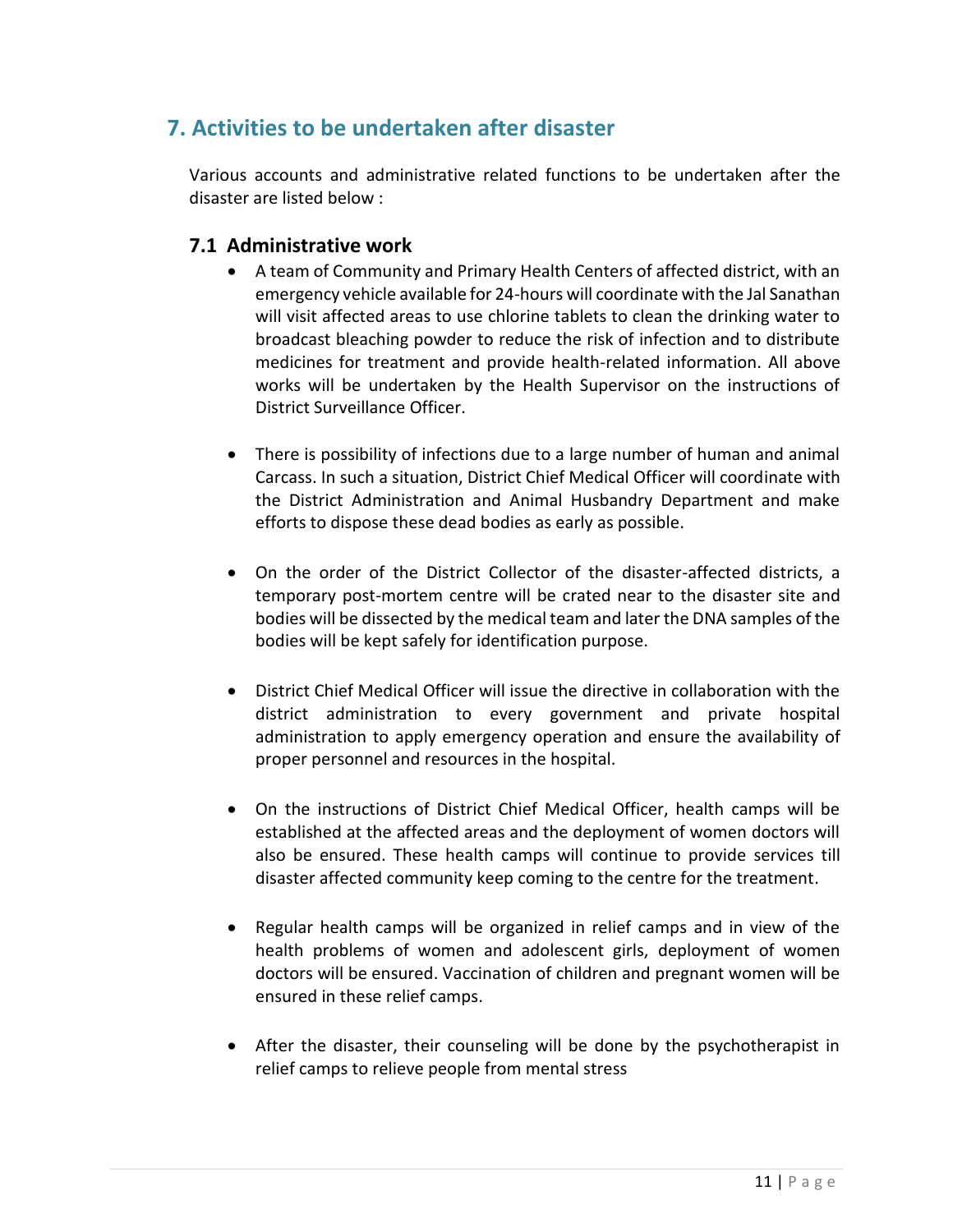#### **7.2 Sharing and discussion on implemented procedure.**

- After the disaster operation, District Chief Medical Officer will review the activities of the Rapid Response Team. Experiences **and learning from the operations will be documented and furthe**r sent to the Secretary, Health and Family Welfare through DG, Health Services.
- At the district level, Junior Engineers will assess the departmental infrastructural loss and damages and prepare a report. At the district level, the Chief District Medical Officer will check the prepared report and ensure the submission of the same to Secretary-Health & family welfare at state level through Director General-Health Services Damage buildings and departmental resources will be repaired on the instructions of District Chief Medical Officer.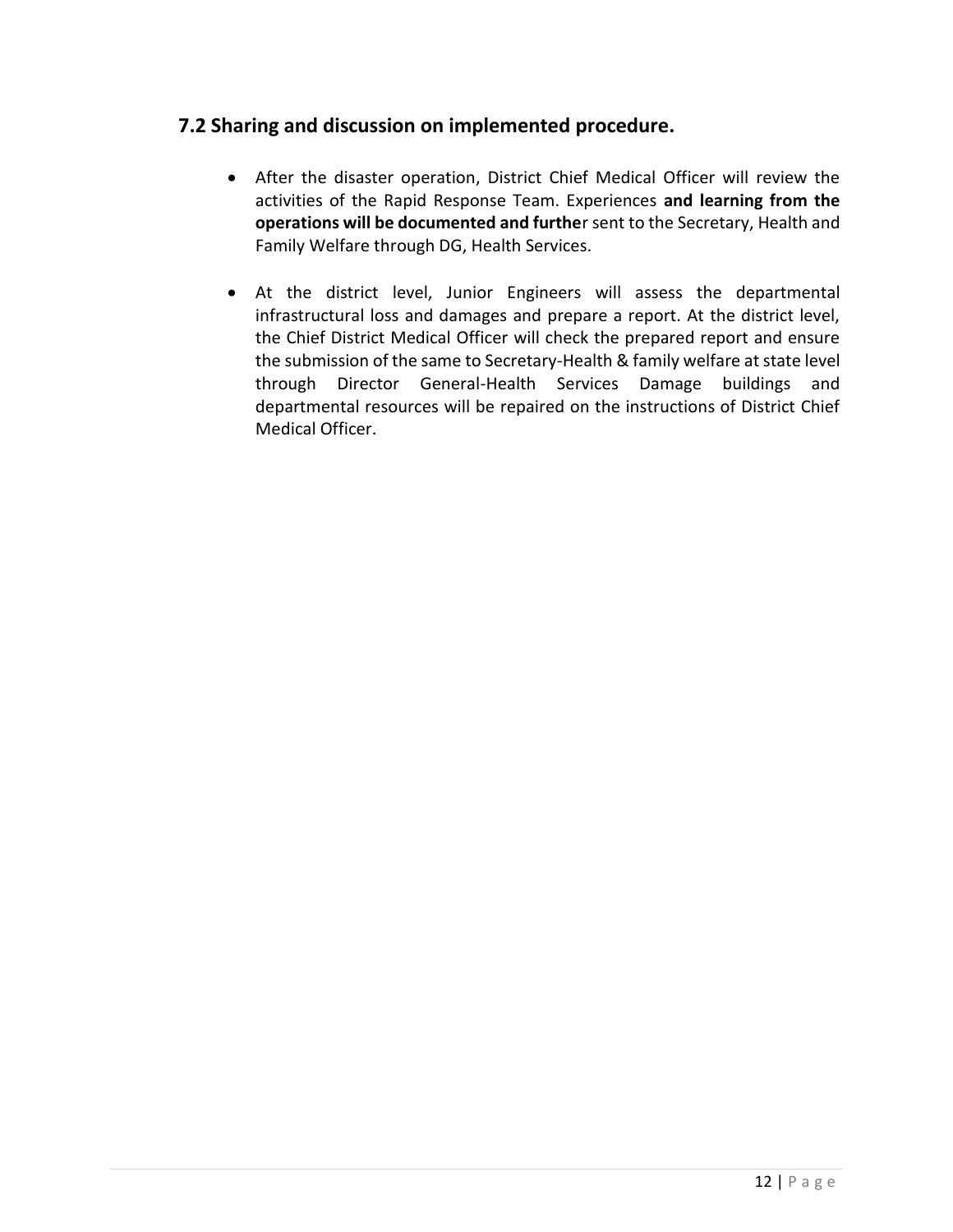# **8. Suggestion**

 **(This blank space can be used to give departmental suggestions)**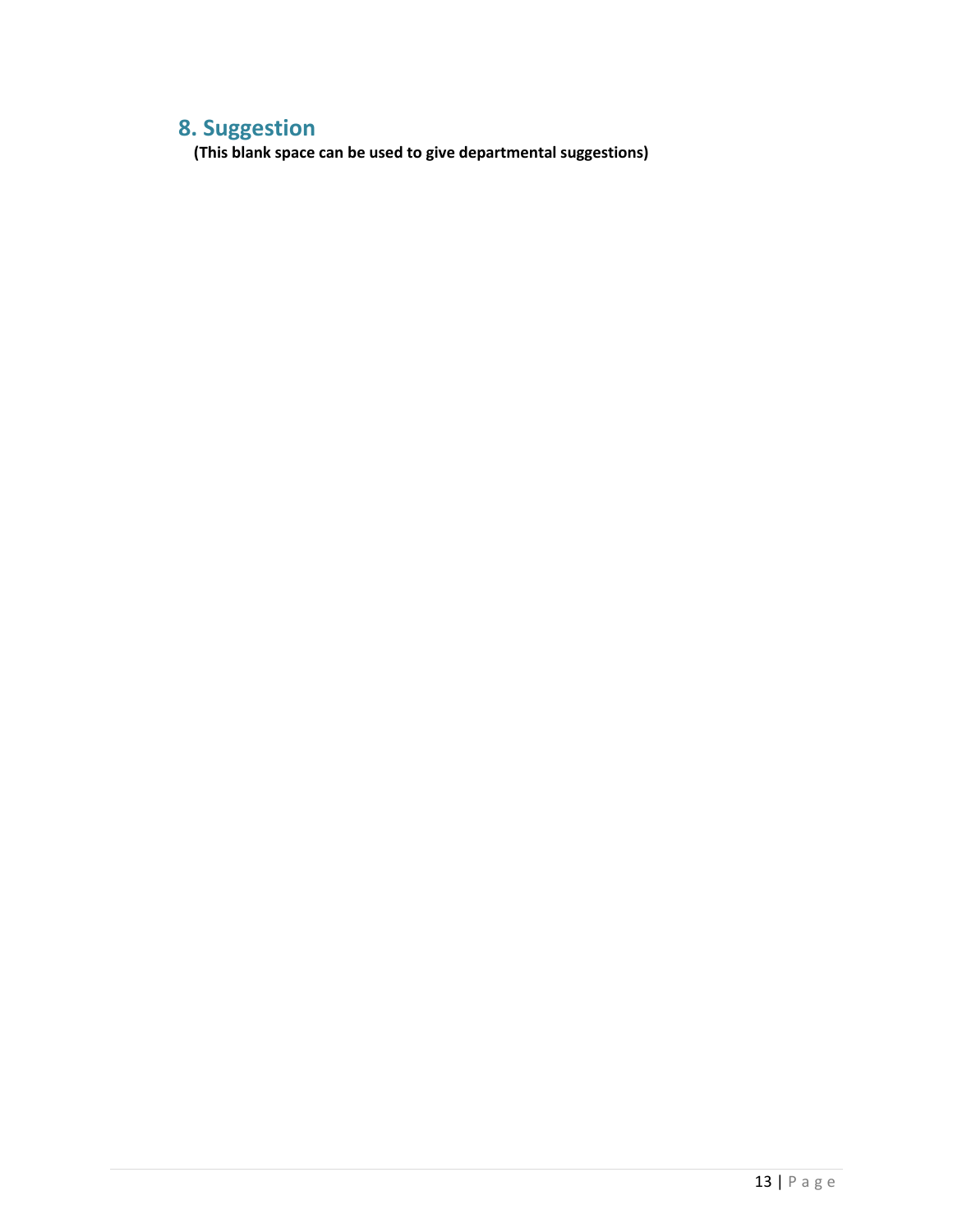# **9. Checklist**

### **9. 1 Activities before disaster**

This form will be filled by the District Nodal Officer (Health) and submitted to the District Emergency Operations Center and the Head of the State Department:

|                       | <b>Activities Undertaken</b>                                                                          | Yes/No | <b>Comment</b> |
|-----------------------|-------------------------------------------------------------------------------------------------------|--------|----------------|
|                       |                                                                                                       |        |                |
|                       | Determining Institutional roles and responsibilities<br>Disaster Management team has been reorganized |        |                |
| ↘                     | Nodal persons have been appointed/nominated at                                                        |        |                |
|                       | every level- from state to block                                                                      |        |                |
| ➤                     | Contact numbers of all departmental officers and                                                      |        |                |
|                       | staffs at the district level have been updated                                                        |        |                |
| ➤                     | Rapid Response team including physicians, nurses,                                                     |        |                |
|                       | midwives, one technical emergency management                                                          |        |                |
|                       | staff-trained staff, paramedics and ambulance                                                         |        |                |
|                       | drivers have been formed                                                                              |        |                |
| $\blacktriangleright$ | Kits of essential drugs to be used by the team have                                                   |        |                |
|                       | been prepared                                                                                         |        |                |
|                       | <b>Risk Assessment</b>                                                                                |        |                |
| ➤                     | Most sensitive districts and blocks have been                                                         |        |                |
|                       | identified and alternate ways of reaching to the                                                      |        |                |
|                       | affected sites have also been identified                                                              |        |                |
|                       | <b>Resource Mapping</b>                                                                               |        |                |
|                       | Below mentioned medicines and medical equipment have                                                  |        |                |
| been stored           |                                                                                                       |        |                |
| ➤                     | Medicines related to burning and fracture such as                                                     |        |                |
|                       | tetanus needle, antibiotic etc., I V fluid/ Emergency                                                 |        |                |
|                       | <b>Medical Kit</b>                                                                                    |        |                |
| ➤                     | Medicines for the treatment of water and viral-                                                       |        |                |
|                       | related diseases such as diarrhea, flu, etc. Bags and                                                 |        |                |
|                       | Mask (Adult and Small)/ Foot operator section                                                         |        |                |
|                       | machines.                                                                                             |        |                |
| ➤                     | Burning and Infection related drugs                                                                   |        |                |
| $\blacktriangleright$ | Detoxification and respiratory-related drugs                                                          |        |                |
| ➤                     | Medicines for children                                                                                |        |                |
| $\blacktriangleright$ | Ambulances equipped with adequate medical                                                             |        |                |
|                       | equipment and life-saving medicines                                                                   |        |                |
| ➤                     | Medical team description that accompanies the                                                         |        |                |
|                       | ambulance                                                                                             |        |                |
| $\blacktriangleright$ | Various color tags to prioritize the injured for                                                      |        |                |
|                       | treatment                                                                                             |        |                |
| ➤                     | Anesthesia gas for operation                                                                          |        |                |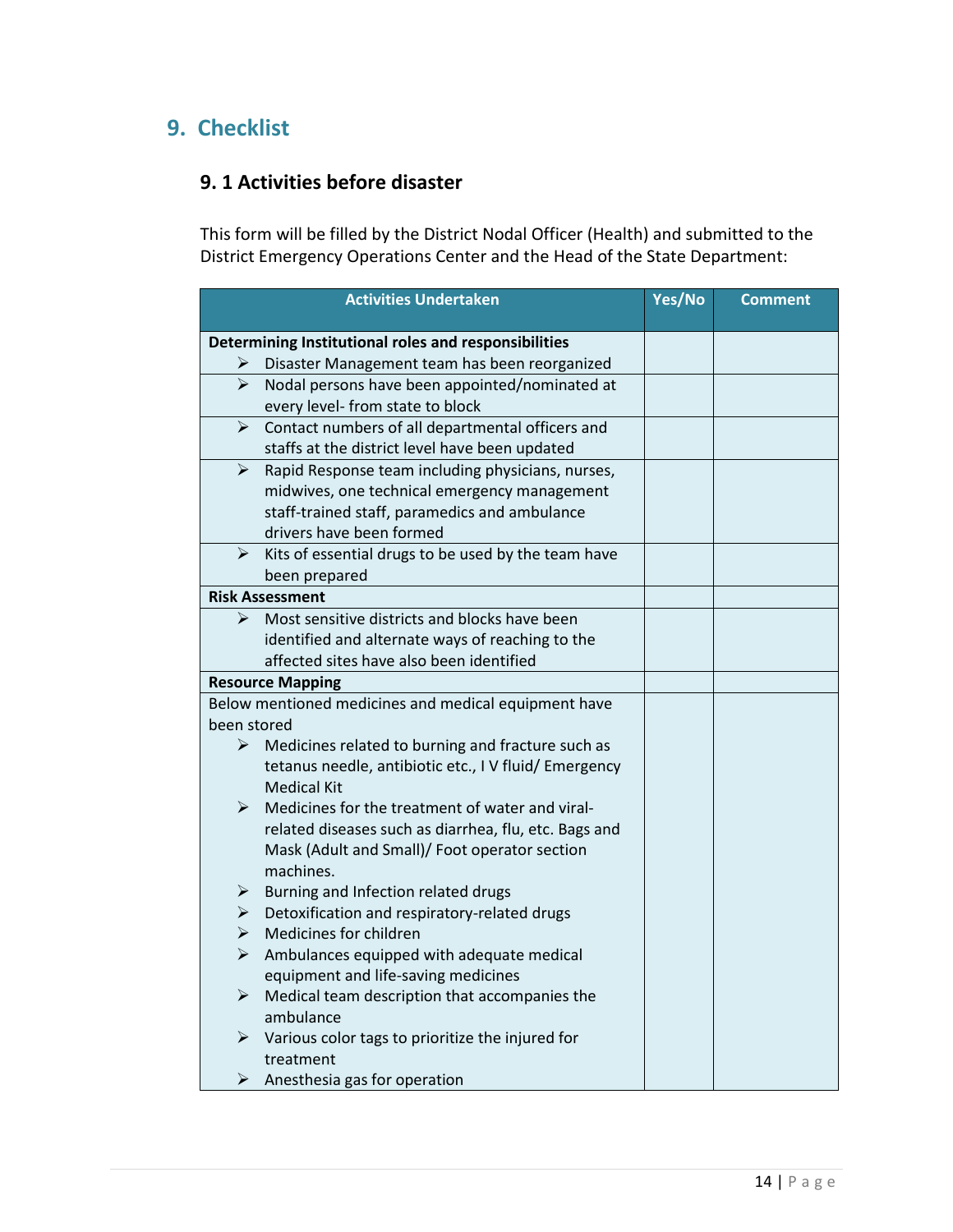| The list of all the government and private hospitals, nursing                                                        |  |
|----------------------------------------------------------------------------------------------------------------------|--|
| homes with their resources has been prepared.                                                                        |  |
|                                                                                                                      |  |
| District wise list of medical facilities, blood center, blood<br>bank, trauma center etc. is available in the state. |  |
|                                                                                                                      |  |
| Emergency lights are available with battery backup in case of                                                        |  |
| power cut. The main areas of the hospital such as stairs,                                                            |  |
| verandahs, operation room, ICU, recovery room, neonatal                                                              |  |
| intensive care room, nursing room and cashier room Has                                                               |  |
| been connected with power supply.                                                                                    |  |
| The responsible institutions have been marked for the                                                                |  |
| maintenance and arrangement of the main source of water                                                              |  |
| and pumping stations or to ensure timely arrangement of the                                                          |  |
| alternate water system.                                                                                              |  |
| The secure places have been selected in the hospital where                                                           |  |
| the injured should be kept in large number during the                                                                |  |
| disaster.                                                                                                            |  |
| Arrangements have been made to convene staff and hand                                                                |  |
| over responsibilities to respond during an emergency.                                                                |  |
|                                                                                                                      |  |
| Arrangements have been made with the help of                                                                         |  |
| administration for accommodating the medical teams                                                                   |  |
| coming from outside.                                                                                                 |  |
| Security arrangements are adequate in the hospital. For                                                              |  |
| example, the hospital has firefighting equipment's (fire                                                             |  |
| extinguishers, rubber faucets etc.) and the staffs are trained                                                       |  |
| to run it.                                                                                                           |  |
| The information about the exit points of the hospital and the                                                        |  |
| firefighting equipment has been displayed through the signs.                                                         |  |
| Local police, rescue team and ambulance team have                                                                    |  |
| information about the resources of each hospital.                                                                    |  |
|                                                                                                                      |  |
| Identification and documentation of sensitive groups                                                                 |  |
| Sensitive groups (pregnant women, old women, adolescent                                                              |  |
| girls) of all sensitive areas have been identified.                                                                  |  |
| <b>Organizing Capacity Enhancement and Mock drill</b>                                                                |  |
| Emergency staff is trained in advanced cardiac and pediatric                                                         |  |
| life support.                                                                                                        |  |
|                                                                                                                      |  |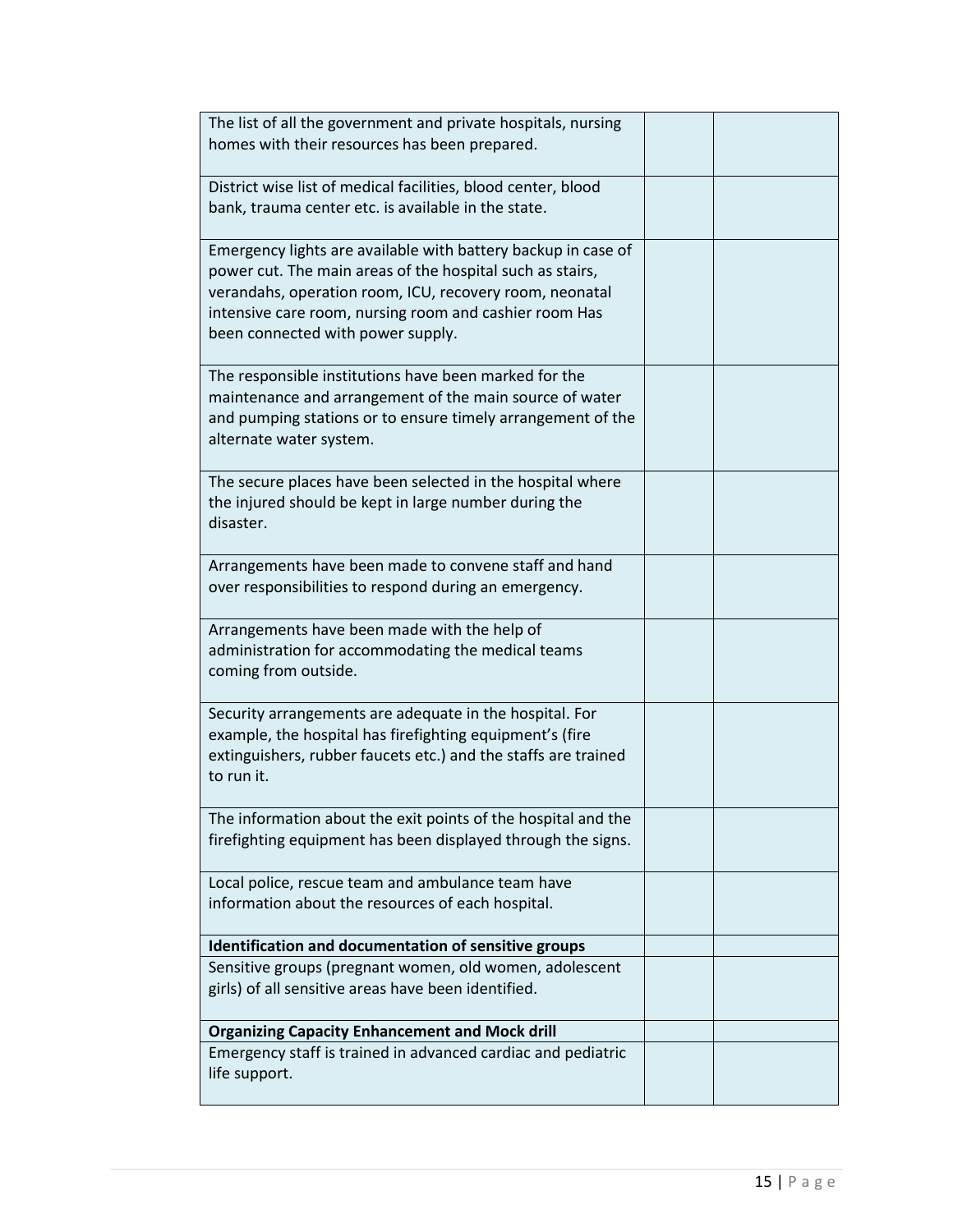| Field Medical Responders (ASHA, ANM and enthusiastic<br>youth of the community) have been trained for primary<br>treatment. |  |
|-----------------------------------------------------------------------------------------------------------------------------|--|
| Participation has been made in the mock drill organized by<br>State / District Disaster Management Authority.               |  |

# **9.2 Activities During Disaster**

| <b>Activities Undertaken</b>                                                                                                                                                                                                                                                                                                                                                                                                | Yes/No | <b>Comment</b> |
|-----------------------------------------------------------------------------------------------------------------------------------------------------------------------------------------------------------------------------------------------------------------------------------------------------------------------------------------------------------------------------------------------------------------------------|--------|----------------|
| The communication system is developed to maintain proper<br>communication with the following units/institutions during<br>the disaster-<br><b>State Emergency Operations Center</b><br>➤<br>Disaster Mitigation and Management Center<br>➤<br><b>Commissioner Disaster Management</b><br>➤<br>$\blacktriangleright$<br>District emergency operation center<br>$\triangleright$ Private hospital<br>Government hospital<br>➤ |        |                |
| Those patients have been discharged who are now better in<br>health terms.                                                                                                                                                                                                                                                                                                                                                  |        |                |
| Hospitals are having all the data related to admitted patients<br>and referred patients to other hospitals.                                                                                                                                                                                                                                                                                                                 |        |                |
| Reporting and recording are being done in prescribed<br>standard format.                                                                                                                                                                                                                                                                                                                                                    |        |                |
| A public information center is established in the hospital,<br>where people can get information about their family<br>members.                                                                                                                                                                                                                                                                                              |        |                |
| State Emergency Operations Center has been consulted for<br>identifying the proper site for the placement of health camps.                                                                                                                                                                                                                                                                                                  |        |                |
| Presence of water supply system near the selected site.                                                                                                                                                                                                                                                                                                                                                                     |        |                |
| There are proper route to access and exit routes for the<br>selected site.                                                                                                                                                                                                                                                                                                                                                  |        |                |
| There is a well-established system in health camp to<br>communicate and interact with state emergency operating<br>center.                                                                                                                                                                                                                                                                                                  |        |                |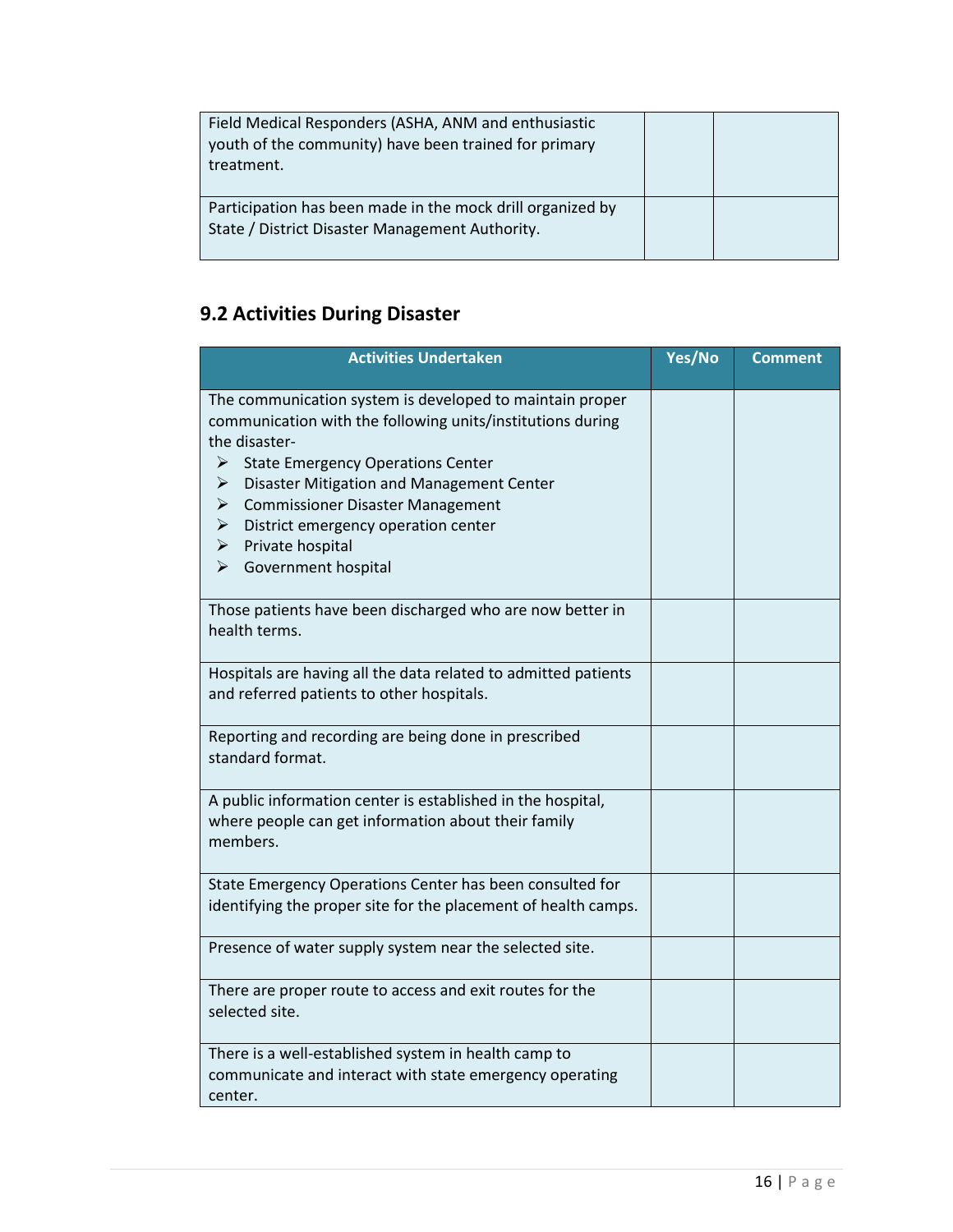| The health camp is operated near the disaster site.                                                                       |  |
|---------------------------------------------------------------------------------------------------------------------------|--|
| Proper facility in the health camp for patients, attendants and<br>department personnel from Heat, rain, and cold etc.    |  |
| Proper privacy is maintained for the treatment of women and<br>adolescents.                                               |  |
| A separate place has been arranged for friends and relatives<br>visiting the campus and has separate guidelines for them. |  |
| There is a proper arrangement of lighting, water supply,<br>toilets and baths for patients at the campsite.               |  |
| Police have been deployed at medical posts.                                                                               |  |
| Request has been sent for additional medical assistance.                                                                  |  |
| Troyes tags and other supplies are available for managing<br>large-scale accidents.                                       |  |
| Record has been preserving in following way<br>1. Name and address of the injured<br>2. Types of injured                  |  |
| 3. Has been referred for the further treatment?                                                                           |  |
| Record of Injured persons have been handed over to the<br>Police Department and State Emergency Operations Center.        |  |
| The State Emergency Operations Center and the police have<br>been informed regarding treatment of the injured.            |  |